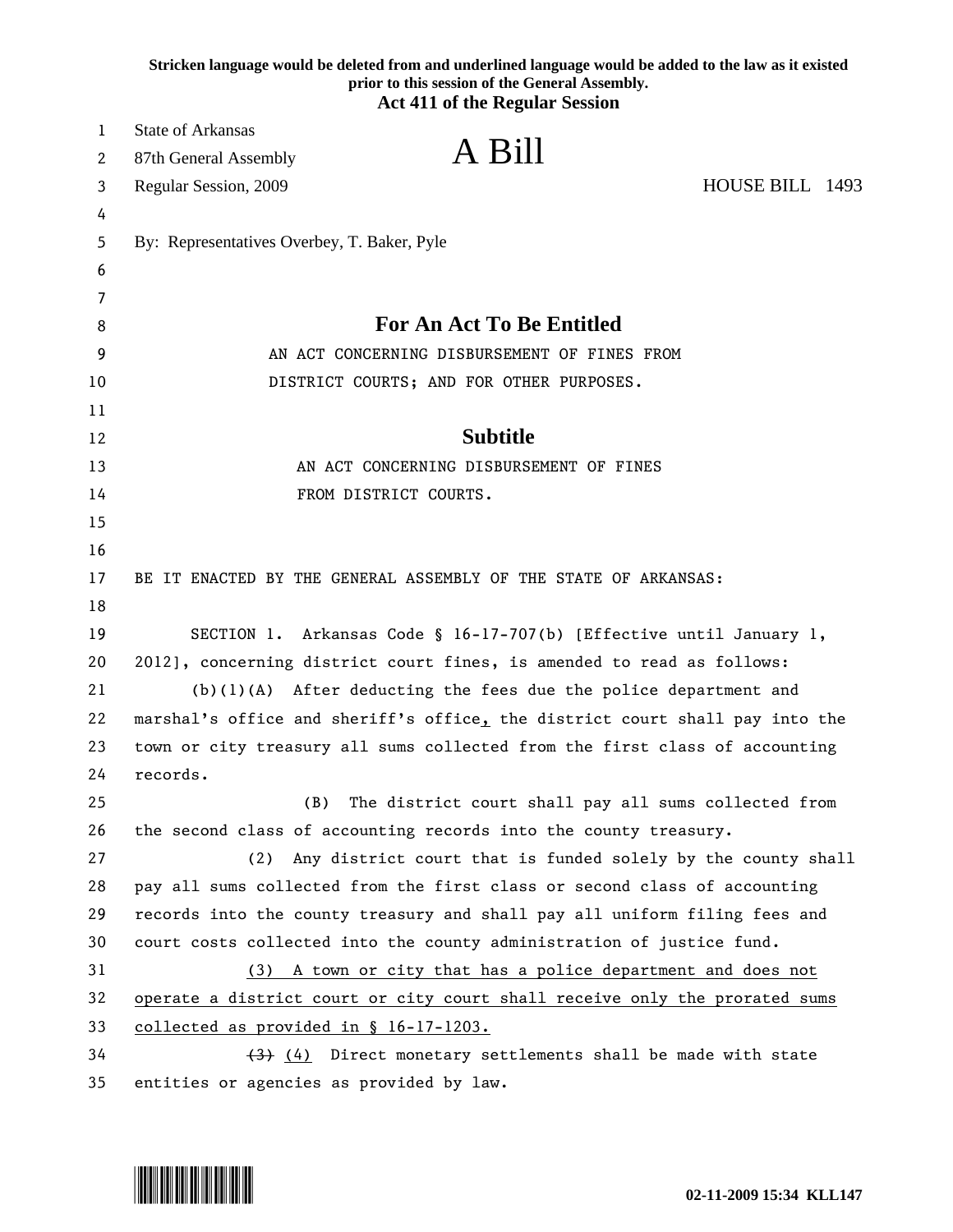| 1  |                                                                               |
|----|-------------------------------------------------------------------------------|
| 2  | SECTION 2. Title 16, Chapter 17, Subchapter 12 is amended to add a            |
| 3  | section to read as follows:                                                   |
| 4  | 16-17-1203. Procedure for expense cost sharing. [Effective until              |
| 5  | January 1, 2012.]                                                             |
| 6  | $(a)(1)(A)$ Any town or city that has a police department but does not        |
| 7  | have a district court or city court may contribute to the operational         |
| 8  | expenses of the nearest district court in the county where the town or city   |
| 9  | is located pursuant to a written agreement.                                   |
| 10 | (B) A written agreement is mandatory and is to be entered                     |
| 11 | into among the governing body of the town or city and the governing bodies of |
| 12 | the political subdivisions that contribute to the operational expenses of the |
| 13 | district court.                                                               |
| 14 | The contribution to the operational expenses of a<br>$(2)$ (A)                |
| 15 | district court described in subdivision $(a)(1)$ of this section shall be a   |
| 16 | prorated amount based on the number of cases filed in the district court from |
| 17 | each of the towns and cities and the county during the preceding calendar     |
| 18 | year.                                                                         |
| 19 | The prorated amount of operational expenses shall<br>(B)                      |
| 20 | apply to all fines, fees, and costs not obligated under law that are          |
| 21 | collected pursuant to $\S$ 16-13-701 et seq. in all:                          |
| 22 | Nontraffic cases that are misdemeanors or<br>(i)                              |
| 23 | violations of a town or city ordinance;                                       |
| 24 | Cases that are misdemeanors or violations under<br>(ii)                       |
| 25 | state law; and                                                                |
| 26 | Traffic offenses that are misdemeanors or<br>(iii)                            |
| 27 | violations under state law or town or city ordinance committed within the     |
| 28 | corporate limits of a town or city that is a party to an agreement described  |
| 29 | in subdivision (a)(1) of this section.                                        |
| 30 | (b) Apportionment of the costs of a district court shall be by order          |
| 31 | of the district court upon certification of the cases filed by the clerk of   |
| 32 | the district court.                                                           |
| 33 | On and after the effective date of the agreement described in<br>(c)          |
| 34 | subdivision (a)(1) of this section, all fines, fees, penalties, and costs     |
| 35 | received by a town or city that is a party to the agreement shall be          |
| 36 | collected and distributed in the manner provided by laws affecting district   |